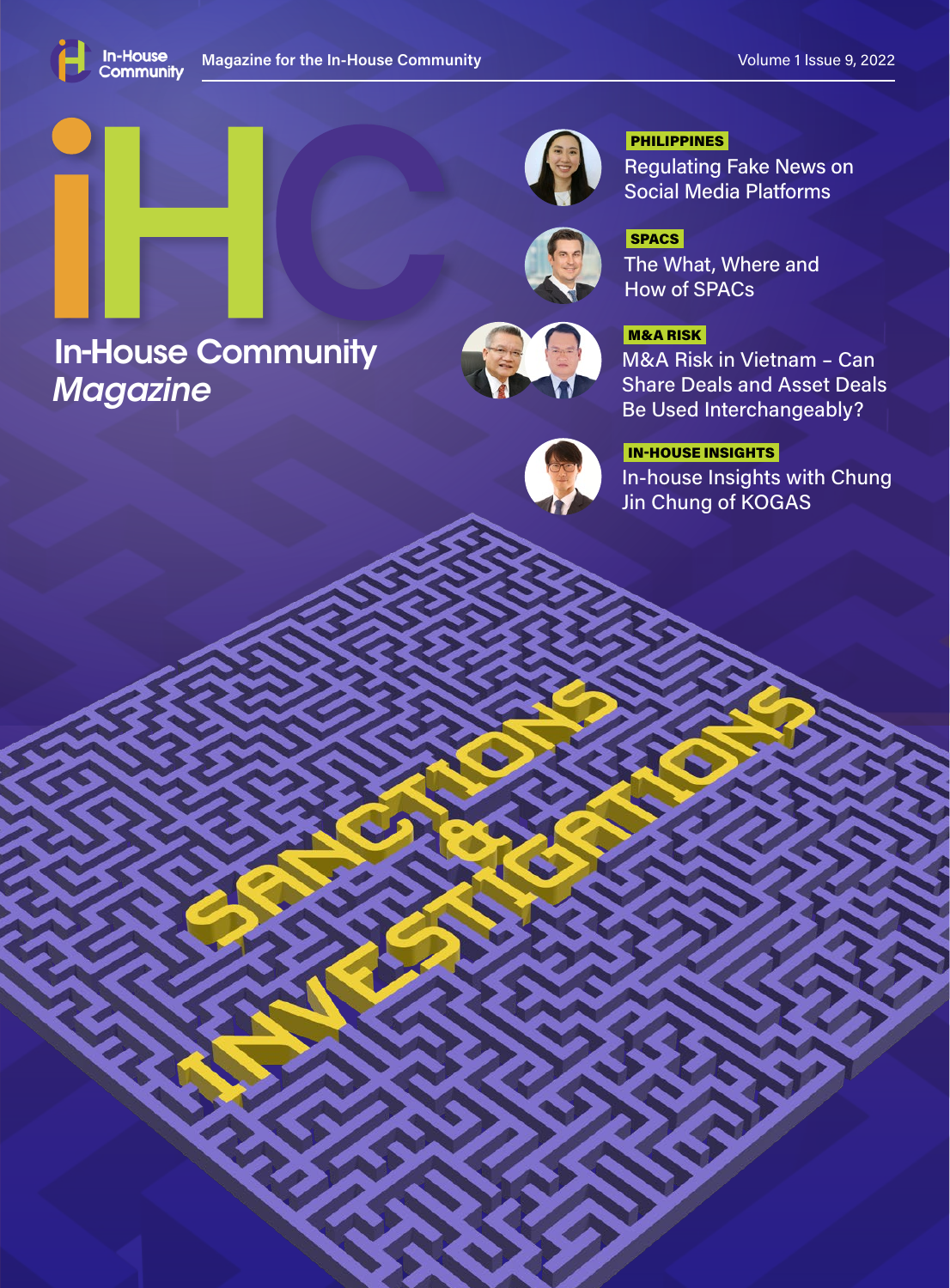

# **Compliance and Sanctions of Anti-Money Laundering and Countering the Financing of Terrorism in the UAE**

**BY VIDA GRACE SERRANO, ALSUWAIDI & COMPANY SUNEER KUMAR, ALSUWAIDI & COMPANY**

VOL 1 ISSUE 9, 2022 IHC MAGAZINE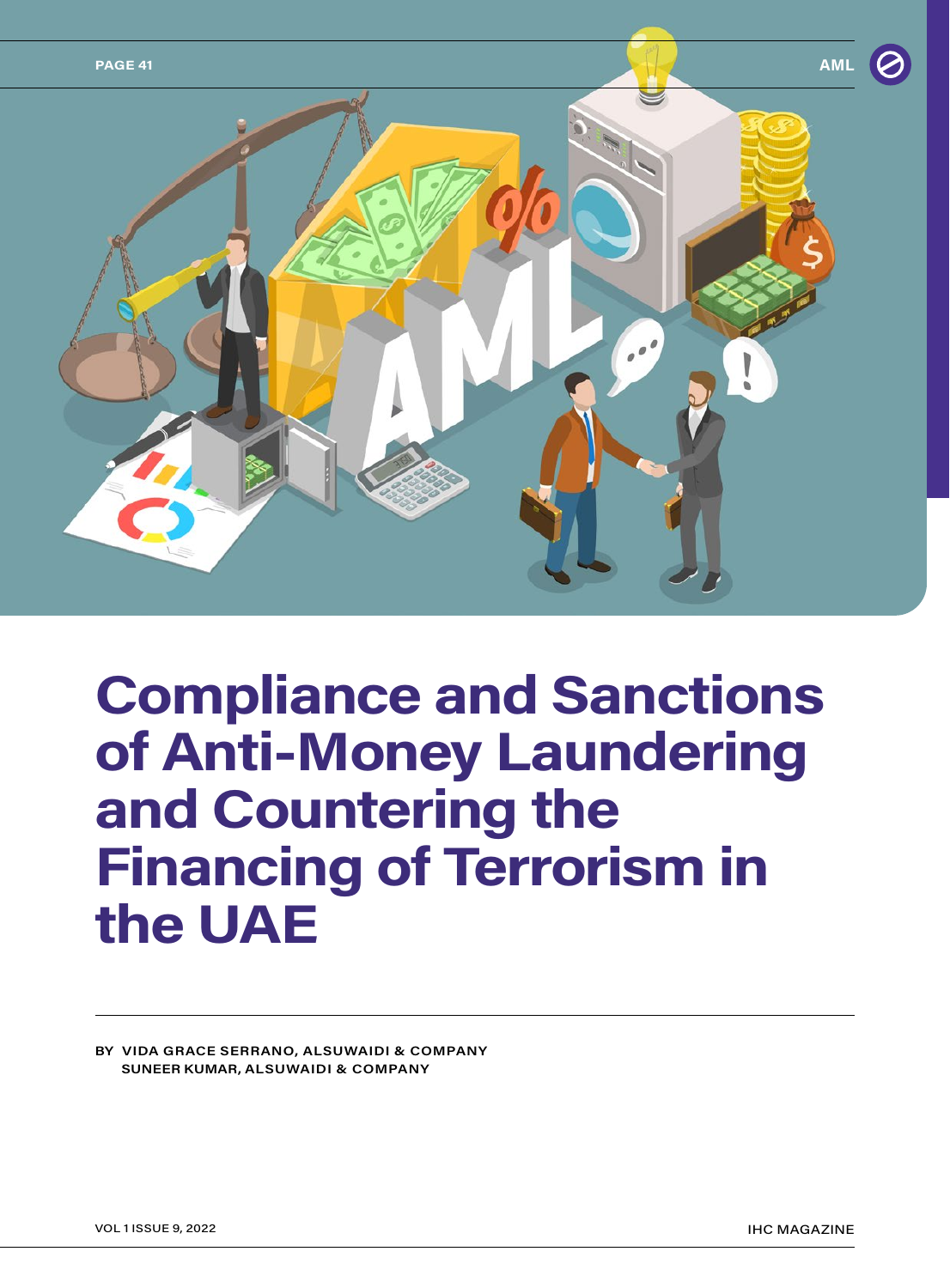#### **AML CONTINUED**

s global financial flows get increased<br>
scrutiny this year, it is important to<br>
focus on the efforts being driven by<br>
the United Arab Emirates (UAE) to<br>
preserve and enhance its position as a global scrutiny this year, it is important to focus on the efforts being driven by the United Arab Emirates (UAE) to financial centre. The UAE has significantly improved its regime for anti-money laundering and countering the financing of terrorism (AML/CFT) by strengthening its policies and crafting practical solutions for their effective implementation. The recent updates to AML/ CFT legislation in the UAE have meant that it is serious in upholding international standards and ensuring compliance to enhance the integrity of the global financial system.

The UAE authorities require all entities, except for government owned entities and those operating in the financial free zones, to disclose Ultimate Beneficial Owners (UBOs). Further, supervisory authorities mobilise covered institutions to register on the 'goAML' platform and employ the filing of suspicious activity reports ("SARs") to identify fraud schemes, and to subscribe to the automatic reporting system for sanctions lists. All these government measures directly contribute to these regulatory authorities' work to protect investors, consumers and other market stakeholders by ensuring markets operate fairly.

# **HOW DO AML REGULATIONS IMPACT ME/MY ORGANISATION?**

Federal Decree Law No. 20/2018 on Facing Anti-Money Laundering and Combating the Financing of Terrorism and Illegal Organization and its implementing regulations as enshrined in Cabinet Decision No. 10/2019 (the "AML regulations") expanded coverage to entities aside from financial institutions, to cover those classified as Designated Non-Financial Businesses and Professions (DNFBPs) such as: (1) real estate brokers and agents; (2) dealers in precious metals and gemstones; (3) independent accountants and auditors; (4) corporate

service providers; and (5) legal consultancy firms, advocates and notaries.

Pursuant to the AML regulations, any person, having the knowledge that funds are the proceeds of a felony or a misdemeanour, who wilfully commits any of the following acts shall be considered a perpetrator of the crime of money laundering:

- Transferring or moving proceeds or conducting any transaction with the aim of concealing or disguising their Illegal source.
- Concealing or disguising the true nature, source or location of the proceeds as well as the method involving their disposition, movement, ownership of or rights with respect to said proceeds.
- Acquiring, possessing or using proceeds upon receipt.
- Assisting the perpetrator of the predicate offense to escape punishment.

In the UAE, the Central Bank is primarily responsible for regulation of banks and financial institutions, while the 2 financial free zones (Abu Dhabi Global Market and Dubai International Financial Centre with Dubai Financial Services Authority) are responsible for regulating entities operating there. DNFBPs are regulated by multiple regulators, such as the Ministry of Economy and the Ministry of Justice.

Each of these supervisory authorities is committed to developing a strong regulatory framework and providing a safe environment for organisations, companies, and DNFBPs to work according to international best practices. They shall, within their respective areas of competence, conduct risk assessments, inspections and audits, issue circulars concerning the regulatory requirements, and impose administrative sanctions for noncompliance.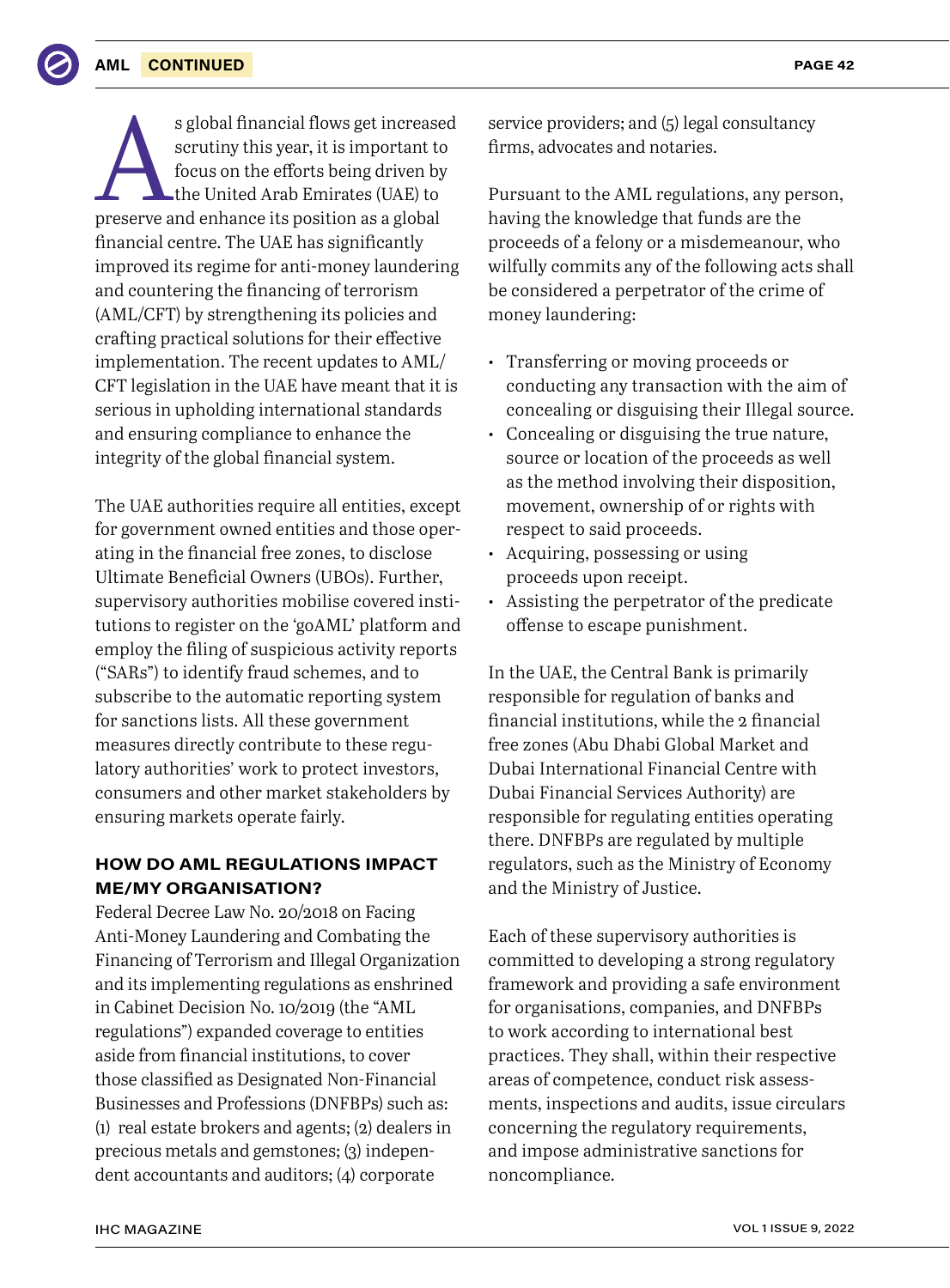# **WHAT DO I NEED TO DO TO ENSURE I REMAIN COMPLIANT WITH AML REGULATIONS?**

The AML regulations oblige firms to conduct a risk-based approach. Thus, UAE firms and companies should adopt policies and controls based on their risk-based assessments to guide them in the conduct of their due diligence process apt for customers by implementing a customer identification program to obtain all information.

# *The AML regulations oblige firms to conduct a risk-based approach.*

In practice, developing an effective AML/CFT policy in an organisation that is commensurate to the organisation's contemplated risks is key to ensuring compliance. This includes having the following processes in place in your organisation:

- Appropriate Customer Due Diligence (CDD) policies and procedures to obtain more information about the client and their transactions in the following cases:
	- Before establishing a business relationship;
	- When carrying out occasional transactions in favour of a customer for amounts equal to or exceeding AED 55,000 (either carried out in a single or multiple linked transactions);
	- When carrying out occasional transactions in the form of a wire transfer for amounts equal to or exceeding AED 3,500;
	- If there is suspicion of crime; or
	- If there are doubts about the veracity or adequacy of a customer's previously obtained identification data.
- Appointment of a compliance officer, who has the knowledge and necessary training to detect transactions relating to such AML crimes, to receive, review and scrutinise

data concerning suspicious transactions and/or maintain records of the transactions; review the internal company policies relating to AML/CFT and their consistency with updated laws and regulations; prepare, execute and document ongoing training and development programs for employees; and collaborate with the Supervisory Authority and Financial Intelligence Unit (FIU).

- Deployment of screening measures of customers or transactions that are considered high-risk. Enhanced due diligence measures are required in respect to politically exposed persons which include requirements for additional information and documentation with regard to establishing the source of funds and to evaluate the legitimacy thereof, including reasonable investigation into the professional and financial background of the PEP; obtaining senior management approval before establishing a business relationship or continuing an existing one; and conducting ongoing monitoring over such relationship.
- Development of indicators by which specific transactions can be identified and rise to the level of being "suspicious". Suspicious transactions are those related to funds for which there are reasonable grounds to believe that they are earned from any misdemeanour or felony, or are related to the financing of terrorism or of illegal organisations, whether committed or attempted. If there is reasonable ground to suspect a money laundering crime:
	- directly transmit a Suspicious Transaction Report (STR) to the FIU, without any delay, through the "goAML" system (an online platform developed by the UN office on Drugs and Crime to report and curb organised crime with which all financial entities and DNFBPs have to register); and
	- respond to all requests for additional information by the FIU.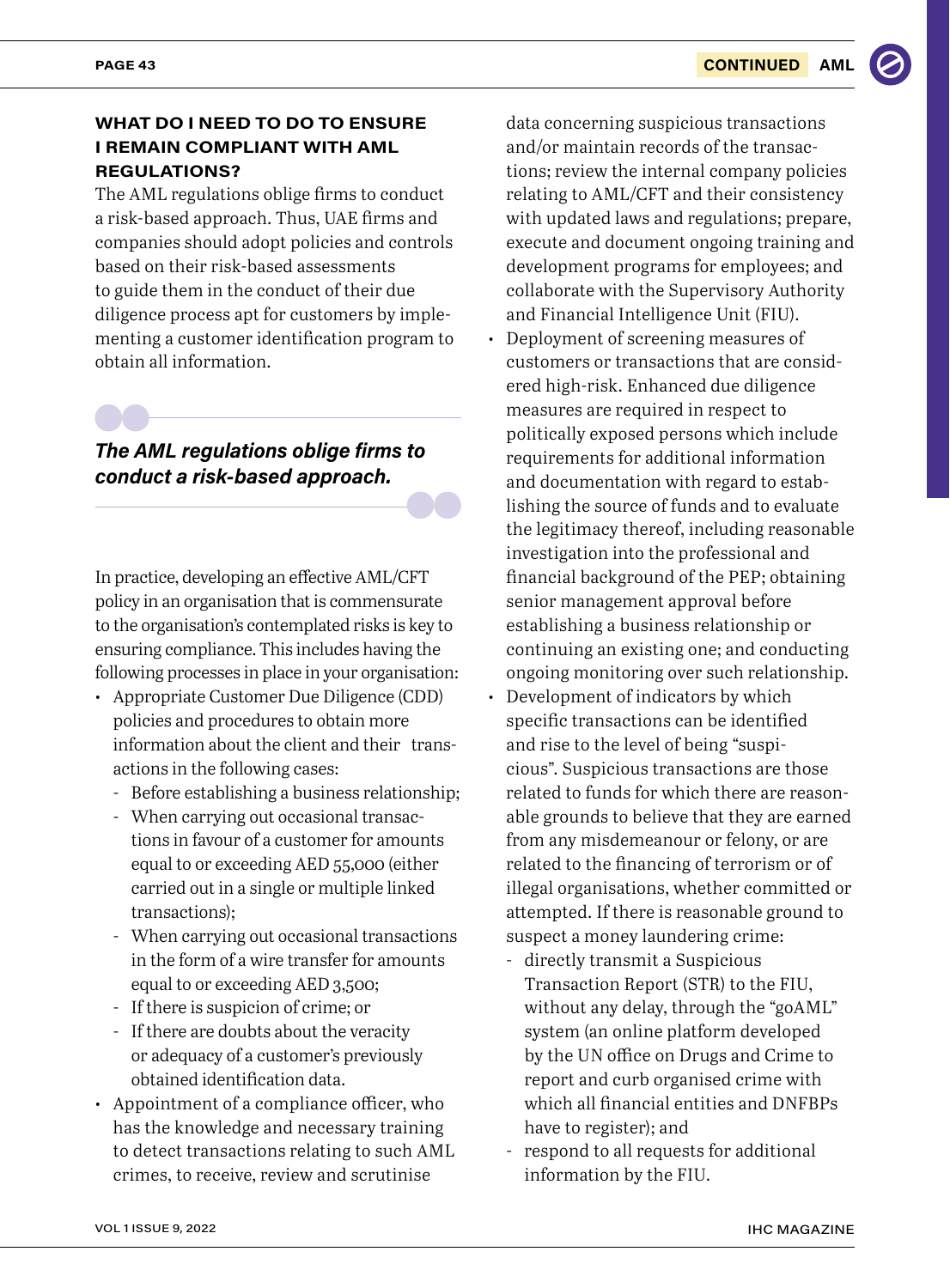Financial institutions and DNFBPs, their directors, officers, employees and authorised representatives, must not disclose, directly or indirectly, to the client or customer, or any other person that they reported or are about to report, anything regarding the suspicious transactions, or information and data related to them, or that there is an investigation thereof for the purpose of alerting the client or customer. Lawyers attempting to persuade a customer not to act against the law is not considered a disclosure.

# **WHAT ARE THE REPERCUSSIONS OF FAILING TO COMPLY?**

The AML regulations outline the provisional measures and investigative procedures in curbing AML crime. The supervisory authorities, police (in the emirate level law enforcement), public prosecution (either at emirate level or federal) and competent courts are given the ability to investigate and prosecute offences. The Central Bank may order the freezing of funds which are suspected to be linked to an AML crime for an initial period of 7 working days that may further be extended by the public prosecutor or by a competent court. Any interested party shall have the right to contest the freezing or seizing order before the competent court of first instance. Any decision to dismiss the contest request is not subject to appeal. If the contest was rejected, it is not permissible to lodge a new contest except after a duration of 3 months from the date of rejecting the contest, unless a serious reason occurs before the period passes.

Even before the issuance of a verdict, the public prosecution or the competent court may dispose or sell the proceeds in public auction if it is believed that said proceeds will devalue over time. The amount of the sale shall be deposited in the State's treasury and, in the event of a final verdict or conviction, shall be safely kept until a bona fide third party makes legitimate claim for the same.

UAE also launched the Fawri Tick, a smart system that integrates details of financial crimes with various federal and local authorities concerned and facilitates communication and decision-making among them. It enables the authorities to take necessary action within a few hours. Fawri Tick helps the UAE's authorities to apply strict control measures to respond effectively to financial crimes relating to money laundering, financing of terrorism and other illegal activities.

There is no minimum monetary threshold for committing money laundering offenses and each offence is considered independently to the predicate offense. Further, there are no limitation periods governing offenses of money laundering, terrorism financing and financing of unlawful organisations.

*Penalties for failure to comply with the AML regulations can fall into four broad categories: criminal, regulatory, employment and civil liability.*

Penalties for failure to comply with the AML regulations can fall into four broad categories: criminal, regulatory, employment and civil liability. On the criminal side, a natural person can potentially face, amongst other things, a fine and prison sentence. A legal person can face a fine and other orders, such as publication of the judgment or order in relevant newspapers. In terms of regulatory penalties, there are consequences for the business and employees concerned. Their licence to operate can be revoked and the business can be shut down. Assets can also be confiscated. On the employment side, there are disciplinary actions which could see an individual or employee lose their (i) job, (ii) licence to practice, or (iii) other